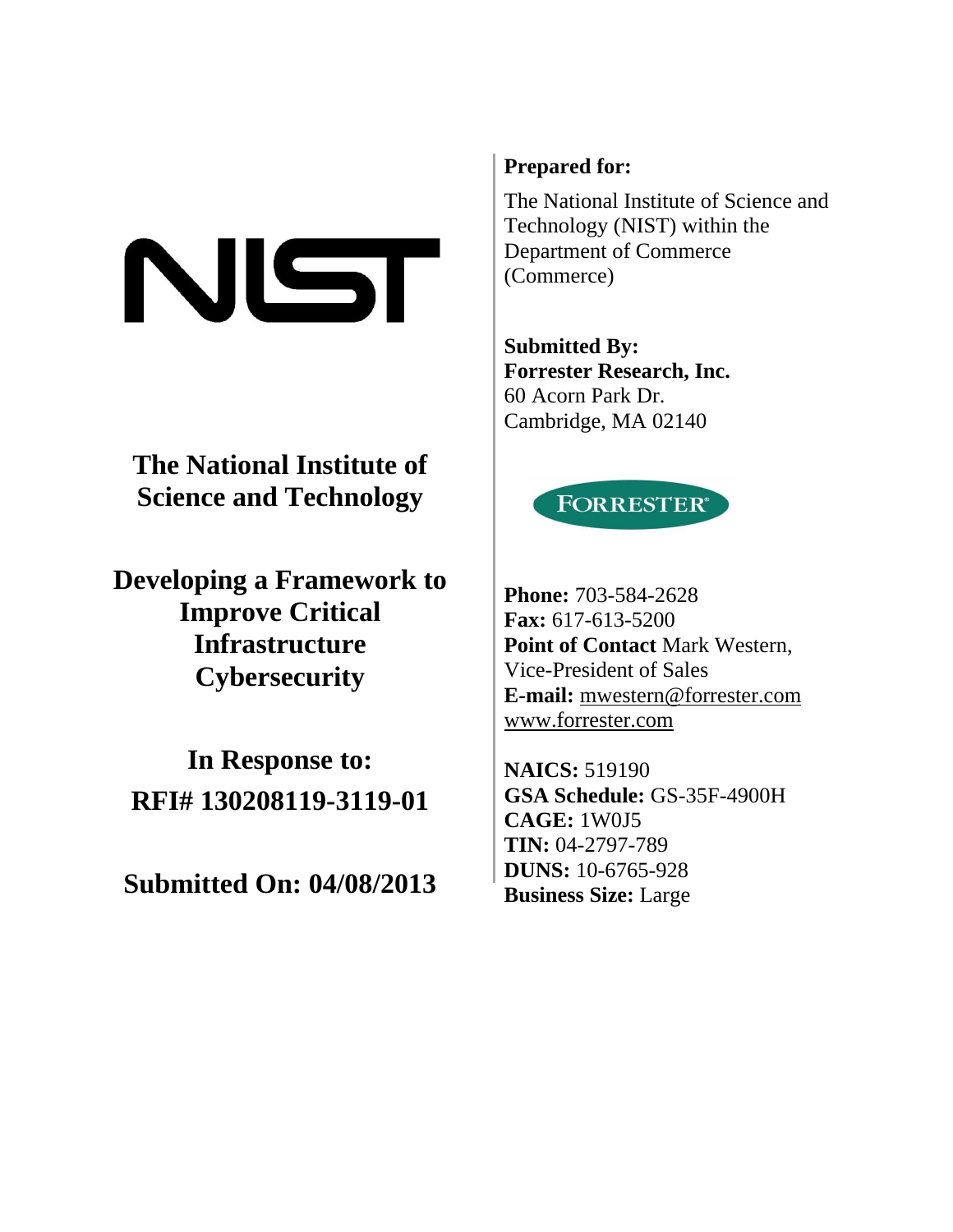

## **Overview**

In February 2013 President Obama's Cybersecurity Executive Order (EO) made public the clear and present danger of cyber warfare. The President called for the Federal Government and its Agencies to lead the fight against cyber criminals. As part of this call to action, President Obama asked the National Institute of Standards and Technology (NIST) to gather industry and Federal feedback to create a set of voluntary policies to help develop the US's cybersecurity framework.

In order to keep up with the continually changing cybersecurity landscape, the Federal Government and organizations in important industries such as finance, utilities, and Federal contractors must fundamentally shift the way in which they think about cybersecurity. The traditional mindset does not take into account the current environment; changes like mobility and big data have made "building stronger walls" an expensive farce that will not adequately protect networks.

To help answer the cybersecurity questions of today while allowing for proactive growth in the future, Forrester has outlined our proprietary "Zero Trust Model" (Zero Trust) of information security. Zero Trust changes the way that organizations think about cybersecurity and better protects valuable information while allowing for free interactions internally. The major benefits of Zero Trust to the Federal Government include:

- **Zero Trust is applicable across all industries and organizations** It is an easy to implement way to improve safety that any organizations can implement.
- **Zero Trust is not dependent on a specific technology or vendor** Zero Trust is a vendor neutral design philosophy that allows maximum flexibility to create architectures that meet specific demands.
- **Zero Trust is scalable** Vital information is protected while public facing data travels freely.
- **There is no chance of violating Civil Liberties** Zero Trust focuses on keeping internal data safe and would not result in any foreseeable encroachment on Civil Liberties.

The following is a brief overview explaining what the Zero Trust Model is, and why it is more applicable to the current discussion than traditional cybersecurity approaches. For additional information, please see **Appendix A: Relevant Forrester Articles**.

#### **Corporate Experience**

Founded in 1983, Forrester Research, Inc. (Forrester) is an American-owned, publically traded (NASDAQ: FORR), independent research and advisory firm that provides forward-thinking research and advice primarily to global leaders of Federal agencies, international Non-Global Organizations (NGOs), and \$1 Billion+ companies. Forrester's mission is to help our clients succeed every day. We accomplish our mission with actionable research and advice that targets 17 key roles across organizations, including security and risk professionals. These roles focus on leaders in Information Technology (IT), Marketing and Strategy (M&S), and the Technology Industry (TI). George Colony, Forrester's current CEO and founder, based the company on five concepts that form our core values: Client, Courage, Collaboration, Service, Integrity, and Quality (3CSIQ). Thanks to these values, Forrester has continued to be profitable year over year, growing to over \$292 million in 2012. Today Forrester serves a global network of over 3,000 organizations with actionable advice to help them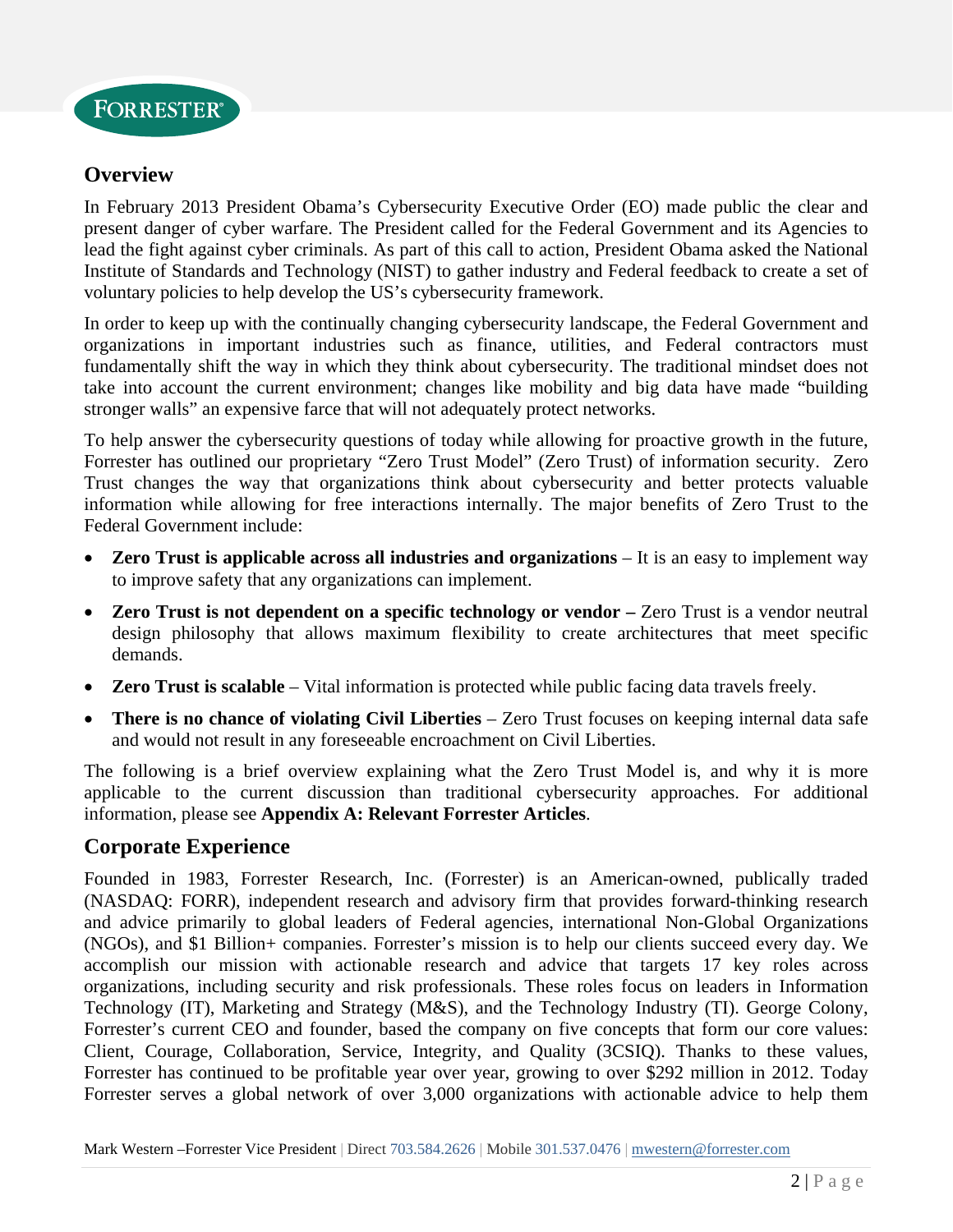

overcome the complex challenges brought on by changes in the international IT market, best practices, and the ways that today's population use technology.

Forrester has maintained a Federal presence since 2001 and a formal Federal Practice with offices in the DC metro area since 2005. Since its inception, this practice has experienced consistent year over year income growth and our Federal Practice workforce has doubled. Currently, Forrester works with 86% of the Cabinet Level Departments and approximately 100 different Federal organizations. We also work with key Federal partners including major integrators and Federal IT policy leaders.

With a majority of our Federal team located in the DC area (in our Tysons Corner office), Forrester is able to provide ample onsite time during engagements. Forrester routinely brings Research Professionals onsite to Federal Agencies. As part of this effort, Forrester has an annual Research Professional Road Show that brings the most sought after Analysts to the Washington, DC area to speak with Federal Clients on Federal specific topics.

**Forrester provides broad, global, analysis and experience regarding cybersecurity coupled with a deep understanding of how changes in the IT environment will affect the Federal Government's workforce and ultimately its mission.** 

Forrester's Security and Risk Principal Analyst John Kindervag is a 25-year veteran of the high-tech world. He is the leading expert in the areas of wireless security, intrusion detection and prevention, and voice over IP hacking. During John's tenure at Forrester he has developed Forrester's Zero Trust model of information security. Forrester's Zero Trust model will help the Government rethink how to approach defensive cybersecurity; rather than having to rely on constant vigilance alone. The Zero Trust model of information security will provide the Government with a modular and cost-effective approach to cybersecurity to protect vital industries and segments of the Government without layering additional technology on top of the flawed systems in place today. Zero Trust will require the Government to go through a state of transformation by eliminating the idea of a trusted network regardless of whether it is an internal or external network, and redesigning networks from the inside out. In the Zero Trust Model of information security, we assume that all traffic is untrusted. This approach demands that you build security into the DNA of your IT architecture by investing in situational awareness, and developing robust vulnerability and incident management capabilities. For more information regarding Forrester's Security and Risk Team, please see **Appendix B Relevant Team Biographies**.

#### **Problem: Current Trust Models and Approaches Are Broken**

There's an old saying in information security: "We want our network to be like an M&M, with a hard crunchy outside and a soft chewy center." This philosophy is widespread today, accompanied by the mantra "trust but verify." This mantra and M&M philosophy of information security is based on trust and the assumption that malicious individuals cannot pass the "hard crunchy outside." The thought process around this philosophy was that additional internal security measures were unnecessary because it was unlikely that an intruder would be able to get sustained access to a network, and it was also unlikely that they would be able to move from area to area once in an organization. In today's new threat landscape, this M&M and "trust but verify" model of information security is no longer an effective way of enforcing security.

One of the reasons to change is the explosion in mobile technology use. Mobile technology is more susceptible to theft and human error than traditional technology. A "trust but verify" approach does not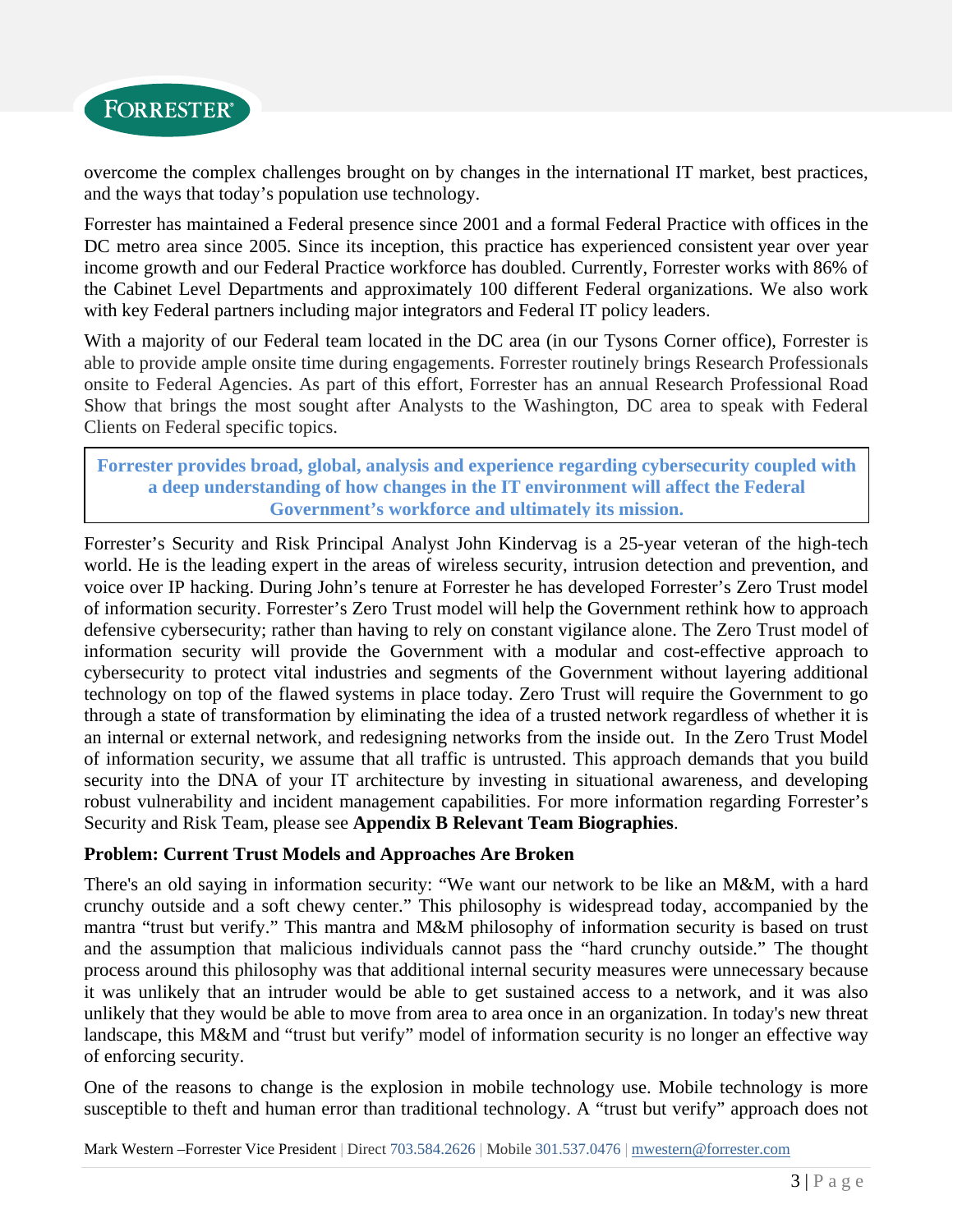

compensate for these types of intrusions because the threat would come from what is a "trusted source." In many cases, by the time organizations realizes that the source is no longer trusted, it is often too late.

Zero Trust takes into account the possibility of threats coming from internal as well as external sources and protects the organization from both types of threats. Cybersecurity must fully integrate with an organization's network because organizations must contend with malicious insiders who are often in positions of "trust." Data from Forrester's annual Forrsights security survey shows that insiders (whether through malicious or accidental actions) were more likely than external attackers to be cause of breach across North American and European enterprises and SMBs (see Figure 1 below).

Once an attacker gets past the M&M shell of today's networks, he has insider access to all the resources in the network. The Government has built strong perimeters, but well-organized cybercriminals have recruited insiders and developed new attack methods that stretch thin their current resources and penetrate current security protections used to protect important industries like defense, financial services, and utilities. To confront these new threats, cybersecurity professionals must eliminate the soft chewy center by making security ubiquitous throughout the network, not just at the perimeter.

In summary, "trust, but verify" is obsolete. Forrester has found that many cybersecurity professionals trust often but verify very little. In addition, "trust" simply does not apply to packets. Identity at the network level is merely an assertion of certain attributes that may be true or false, forged or real. However, all we can truly know about network traffic is what is contained in packets, and packets cannot tell us about the veracity of the asserted identity, let alone the intentions or incentives of the entity generating the packets.

Issues of trust aside, Zero Trust is better than traditional cybersecurity philosophies because it takes into account organizations' desire to share data quickly. Zero Trust does not hold up the transfer of data so that it can be "verified." It allows data to move freely, reducing the likelihood of siloing.



"What were the most common ways in which the breach(es) occurred in the past 12 months?"

Base: 583 North American and European IT security decision-makers at companies that have had a breach in the past 12 months

Source: Forrsights Security Survey, Q2 2012 82042

Source: Forrester Research, Inc.

Mark Western –Forrester Vice President | Direct 703.584.2626 | Mobile 301.537.0476 | mwestern@forrester.com **Figure 1. Our data shows that the main threat comes from within organizations, not outside**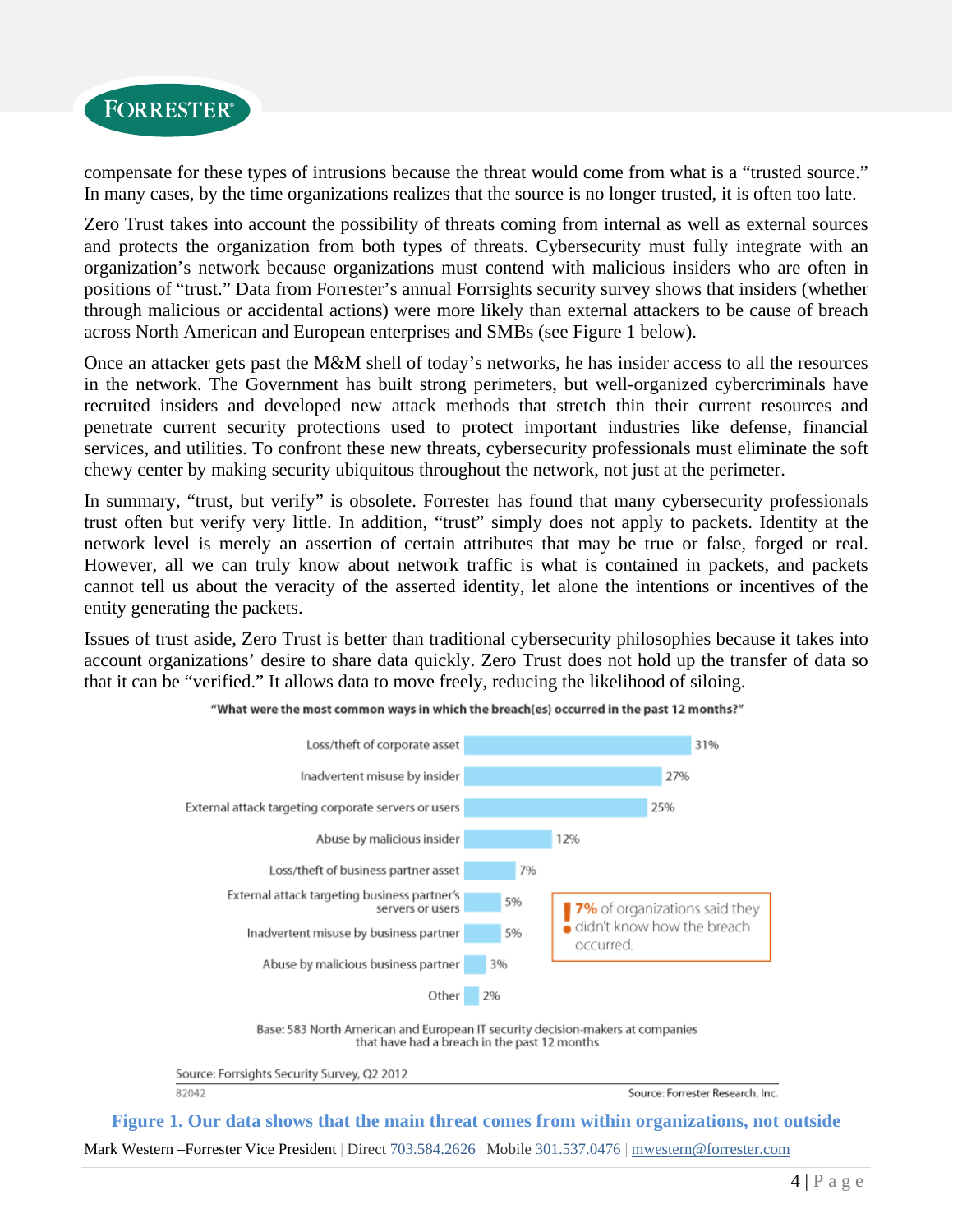

#### **A New Approach: Introducing Forrester's Zero Trust Model for Cybersecurity**

The Zero Trust Model is simple: cybersecurity professionals must stop trusting packets as if they were people. Instead, they must eliminate the idea of a trusted network (usually the internal network) and an untrusted network (external networks). In Zero Trust, all network traffic is untrusted. The Zero Trust Model has three key concepts:

- 1. **Ensure all resources are accessed securely regardless of location.** Assume that all traffic is threat traffic until your team verifies that the traffic is authorized, inspected, and secured. In real-world situations, this will often necessitate using encrypted tunnels for accessing data on both internal and external networks. Cybercriminals can easily detect unencrypted data; thus, Zero Trust demands that security professionals protect internal data from insider abuse in the same manner as they protect external data on the public Internet.
- 2. **Adopt a least privilege strategy and strictly enforce access control.** When we properly implement and enforce access control, by default we help eliminate the human temptation for people to access restricted resources. Today, role-based access control (RBAC) is a standard technology supported by network access control and infrastructure software, identity and access management systems, and many applications. Zero Trust does not explicitly define RBAC as the preferred access control methodology. Other technologies and methodologies will evolve over time. What is important is the concept of minimal privileges and strict access control.
- 3. **Inspect and log all traffic.** In Zero Trust, someone will assert their identity and then we will allow them access to a particular resource based upon that assertion. We will restrict users only to the resources they need to perform their job, and instead of trusting users to do the right thing, we verify that they are doing the right thing. In short, Zero Trust flips the mantra "trust but verify" into "verify and never trust." Zero Trust advocates two methods of gaining network traffic visibility: inspection and logging. Many security professionals do log internal network traffic, but that approach is passive and does not provide the real-time protection capabilities necessary in this new threat environment. Zero Trust promotes the idea that you must inspect traffic as well as log it. In order to do so, network analysis and visibility (NAV) tools are required to provide scalable and non-disruptive situational awareness. NAV is not a single tool, but a collection of tools that have similar functionality. These NAV tools include network discovery tools for finding and tracking assets, flow data analysis tools to analyze traffic patterns and user behavior, packet capture and analysis tools that function like a network DVR, network metadata analysis tools to provide streamlined packet analysis, and network forensics tools to assist with incident response and criminal investigations.

#### **Zero Trust Network Architecture Traits**

Current designs merely overlay existing networks with more and more controls in an attempt to create a semblance of a secure network. We need to build networks from the inside out: Start with the system resources and data repositories that we need to protect as well as the places where we need to be compliant, and then build a network out from that.

To rethink the network requires a willingness to set aside preconceived notions about what the network should be and think about what the network could be. By taking network design down to the trust level, we can create the Zero Trust network. Zero Trust will enable security throughout your network by addressing three concepts that will empower secure networking in the future: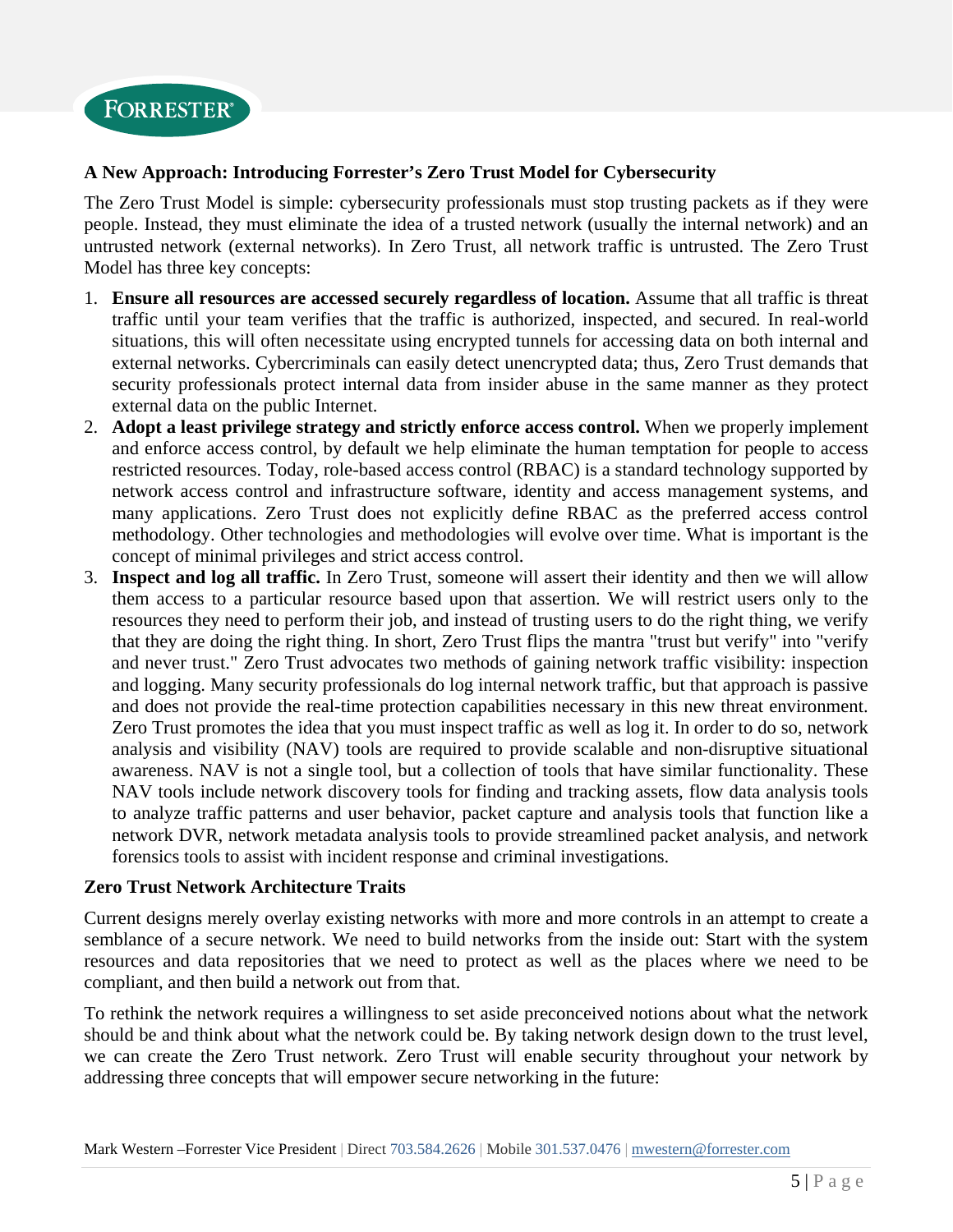

- 1. **Easily managed and segmented for security and compliance.** Compliance and performance issues demand a segmented network, but hierarchical networks are difficult to segment. This is because the focus on switch fabrics and high-speed backplanes does not provide a way to break apart the backplane for segmentation purposes. Some networkers advocate the use of virtual LANs (VLANs) for segmentation purposes, but they are highly insecure. Think of VLANs as the yellow line on the road. Traffic is not supposed to cross that yellow line, but nothing prevents a vehicle from doing so. In the same way, VLANs define a network traffic isolation policy, but they are not technologically capable of preventing a malicious actor from moving between VLANs and gaining access to privileged information. Therefore, new ways of segmenting networks must be created because all future networks need to be segmented by default.
- 2. **Built with multiple parallelized switching cores.** The traditional switch fabric is the bottleneck that keeps us from building inherently secure and efficient networks. A unified switch fabric and massive backplane are, in fact, antithetical to multicore processing and parallelization. The actual problem is the existence of the very switch fabric organizations so focused on, organizations must disabuse themselves of the notion that the network is all about the backplane, we will begin to think about networks in a completely different way. Having a several-hundred-gigabyte backplane on a core switch is of little value today because all those packets are going to different destinations, which reduces traffic efficiency. Modern laptops have multicore processors. If we use laptops as an example of distributed processing in which the OS provides centralized management, we can extrapolate that model to the network.
- **3.** Centrally managed from a single console. In the early command-line days, centralized device management was not practical or possible. The prevailing solution was to combine numerous switches into a single chassis that shared the same backplane so that networking professionals could manage all the switches from a single device. Unfortunately, this creates traffic congestion as the network shoves all types of traffic onto the same road, regardless of destination. Organizations do not have to have all traffic aggregated together on the same backplane any longer. The need to manage better data created the idea of a massive backplane Central management of all networking elements is the key to creating the network of the future. In tomorrow's network, the centralized management solution becomes the network backplane.

#### **How to Build a Zero Trust Network Architecture**

The Zero Trust network architecture is a theoretical adaptation of the Zero Trust Model of information security. Not all of the technology and components described below are available today — at least not yet. While you cannot go out and simply buy a Zero Trust network, cybersecurity professionals can use the architectural design components of Zero Trust to help get past today's biases about how we should build networks and begin looking at network design from a new point of view. Key architectural components of Zero Trust include:

1. An integrated "segmentation gateway" as the nucleus of the network. A network segmentation gateway (SG) takes all of the features and functionality of individual, standalone security products (firewalls, IPS, WAF, NAC, content filtering gateways, VPN gateways, and other encryption products) and embeds them into the very fabric of the SG. By embedding a packet-forwarding engine, we have a device that can sit at the very center of the network. The SG's larger value lies in its ability to properly segment networks in a secure manner and build security into the very DNA of the network. This is a radical concept, because although it takes some of its inspiration from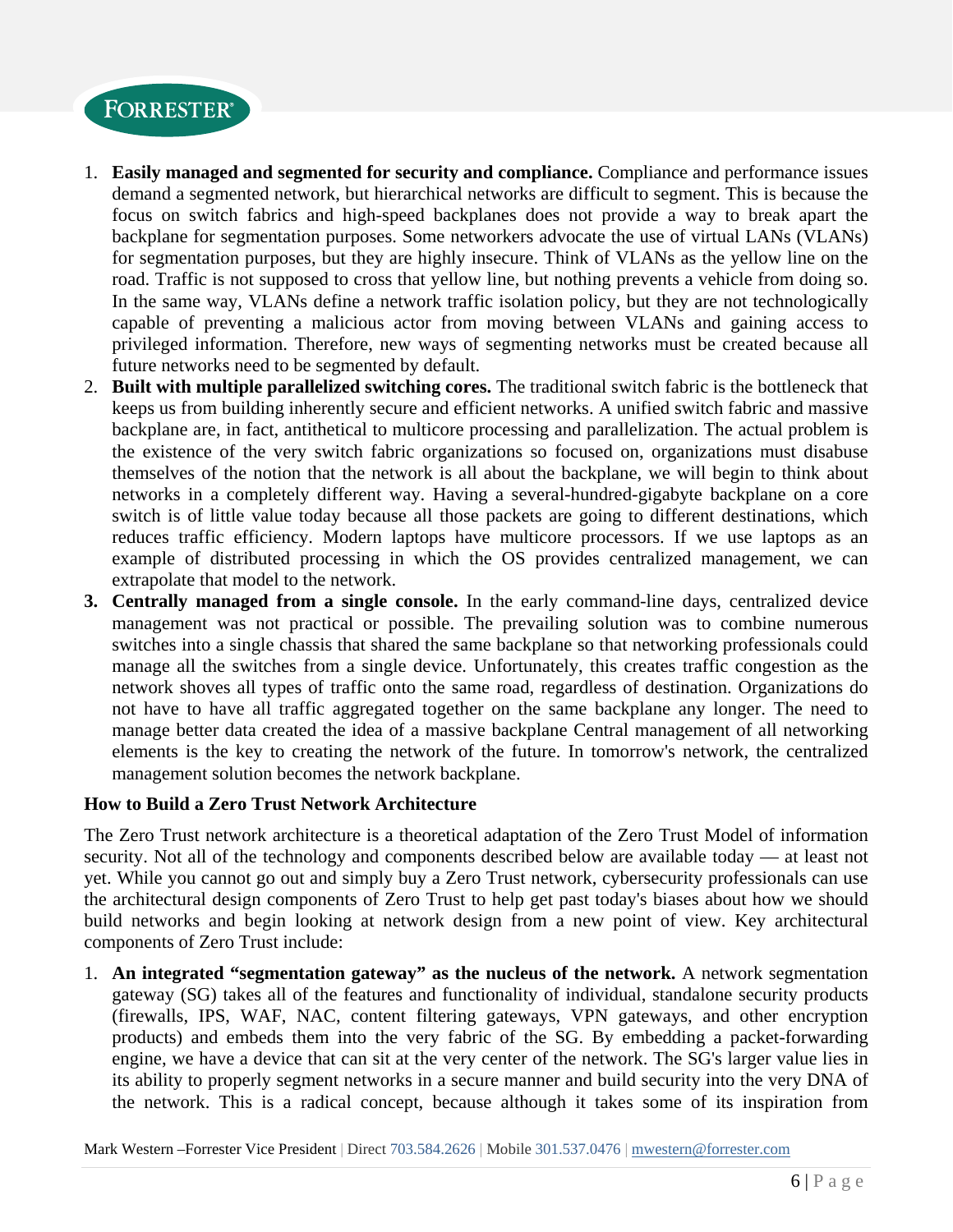

traditional unified threat management (UTM) designs, an SG takes embedded security to the next level.

A UTM is a perimeter control. An SG becomes the nucleus of the network. To be successful, a segmentation gateway would need to be very high-speed, support multiple 10 Gig interfaces, and have the ability to provide QoS or packet shaping to maintain performance. As hardware components such as network processors and other silicon drop in price and increase in speed, vendors could potentially tune their existing devices to function much like the SG Forrester envisions. Vendors such as Palo Alto Networks, Xceedium, Fortinet, Crossbeam Systems, and Dell SonicWall all have innovative, high-speed products that are poised to function as segmentation gateways.

- 2. **Parallel, secure network segments.** A segmentation gateway defines global policy and requires multiple high-speed interfaces. This embeds security into the segmentation gateway fabric. In the Zero Trust network, we call each of the switching zones attached to an interface a "microcore and perimeter" (MCAP). Each segmented zone is its own microcore switch, and you can consider each zone as a microperimeter because all the resources within a specific microcore share similar functionality and global policy attributes. You centrally manage all MCAPs by aggregating all the switches within all the MCAPs into a unified switching fabric.
- 3. **Centralized management as the network backplane.** In the Zero Trust network, security is the nucleus of the system, with the switch fabric placed around the central security element — the segmentation gateway. This is antithetical to the hierarchical network, where the switch infrastructure is at the center of the network and security professionals try to wedge adequate controls on top of an inflexible fabric. In the Zero Trust network, the transparent and unified management of all MCAPs defines the backplane. The Government must move from command-line management of individual elements to a centralized intuitive management system that empowers our IT staff to manage expensive networks. Juniper Networks has rebuilt its management software, and its Junos Space offering can centrally manage Juniper's switches and security devices. EMC Smarts Network Configuration Manager is a standalone software platform that can manage network devices from multiple vendors to create this new management backplane.
- 4. **A data acquisition network (DAN) to gain complete network visibility.** An essential concept of Zero Trust is that you must inspect and log all traffic to and from each MCAP. To facilitate this, Forrester is proposing the creation of a new type of network called a "data acquisition network" (DAN). Today, numerous types of networks exist: local area networks (LANs), metropolitan area networks (MANs), wireless LANs (WLANs), and wide-area networks (WANs). To enforce Zero Trust, organizations should consider creating a DAN. A DAN facilitates the extraction of network data — typically, packets, syslog, or SNMP messages — to a single place where you can then inspect and analyze it in near real time. A DAN is an attractive concept; anybody who has had to troubleshoot networks knows how hard it is to capture packets in a network effectively. Because all traffic traverses the segmentation gateway, which interconnects all MCAPS, data acquisition can be accomplished efficiently. All of this traffic can be mirrored and forwarded to a DAN MCAP where security information management (SIM) and network analysis and visibility (NAV) tools centrally capture, analyze, and log all traffic traversing the network. NAV, along with traditional SIM tools, provides a type of network omniscience that is imperative in today's threat environment. Lancope, Narus, Niksun, RSA, and Solera Networks are among the varied players in this NAV space.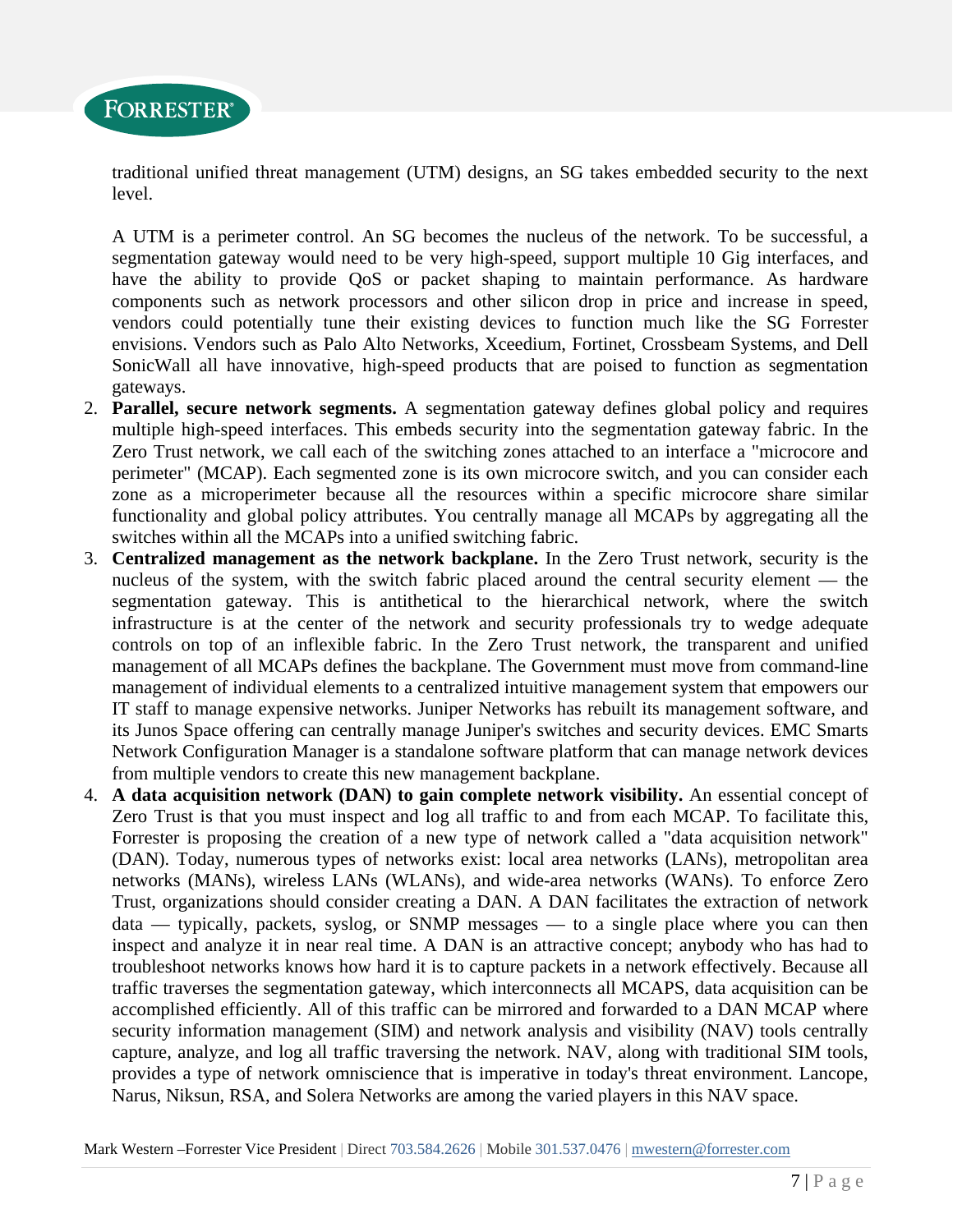

#### **The Data Security, Control, and Privacy Imperative**

Email addresses and passwords, credit card numbers, Social Security Numbers, account login credentials, and personal information are all pieces of information that cybercriminals can use to commit a wide range of crimes from identity theft to fraud to reselling in the underground market economy. As awareness increases, consumers, business executives, IT leaders, and law enforcement are taking countermeasures and cutting profits for cybercriminals. As risks increase and profits decline, cybercriminals look for new markets for new types of stolen information. Confidential company information, such as customer lists, product plans, and strategy road maps, financial information, and intellectual property such as trade secrets and formulas are even more attractive. In addition, organizations today cannot overlook the possibility that state-sponsored actors are also targeting their intellectual property. Regardless of the source — insiders, rival business entities, organized crime, nation-states — intellectual property and confidential company information can mean a big payday, whether such information is turned over for immediate financial rewards or used to further an attacker's own future economic interests.

In addition, while securing or protecting an individual's personally identifiable information (PII) from unauthorized use or theft is critical, it is just one aspect of privacy. The most common complaint about privacy that we hear from our clients is that the plethora of privacy laws in various jurisdictions and industry bodies are difficult to understand and sometimes in conflict with each other. Business, security, and privacy leaders are just now beginning to understand the issues around data residency. There are no geographical borders on the Internet, so it is extremely difficult to secure and protect data using traditional geographic paradigms. The policies governing the storage and transport of nation-specific data will become critical if organizations are to meet these requirements.

#### **A New Framework: Introducing Forrester's Data Security and Control Framework**

There are only two types of data that exist in your organization:

#### **1) Data that Someone Wants to Steal**

#### **2) Everything Else**

The first type is sensitive or toxic data, which can be easily identified with the equation  $3P + IP = TD$ . The three P's stand for personally identifiable information (PII), personal health information (PHI), and personal cardholder information (PCI); IP is intellectual property; and TD is toxic data. Forrester breaks the problem of securing and controlling data down into three areas:

- 1. **Defining the data.** This involves data discovery and data classification. Security and risk professionals, together with their counterparts in legal and privacy, should define data classification levels based on toxicity. This allows security to protect properly data based on its classification once it knows where that data is located in the enterprise.
- 2. **Dissecting and analyzing the data.** This involves data intelligence (extracting information about the data from the data, and using that information to protect the data) and data analytics (analyzing data in near real time to protect proactively toxic data). Look for security information management (SIM) and network analysis and visibility (NAV) solutions to intersect with big data to enhance security decision-making.
- 3. **Defending and protecting the data.** Data defense is the fundamental purpose of cybersecurity, and is the area where organizations focus most today. To defend your data, there are only four levers you can pull — controlling access, inspecting data usage patterns for abuse, disposing of data when the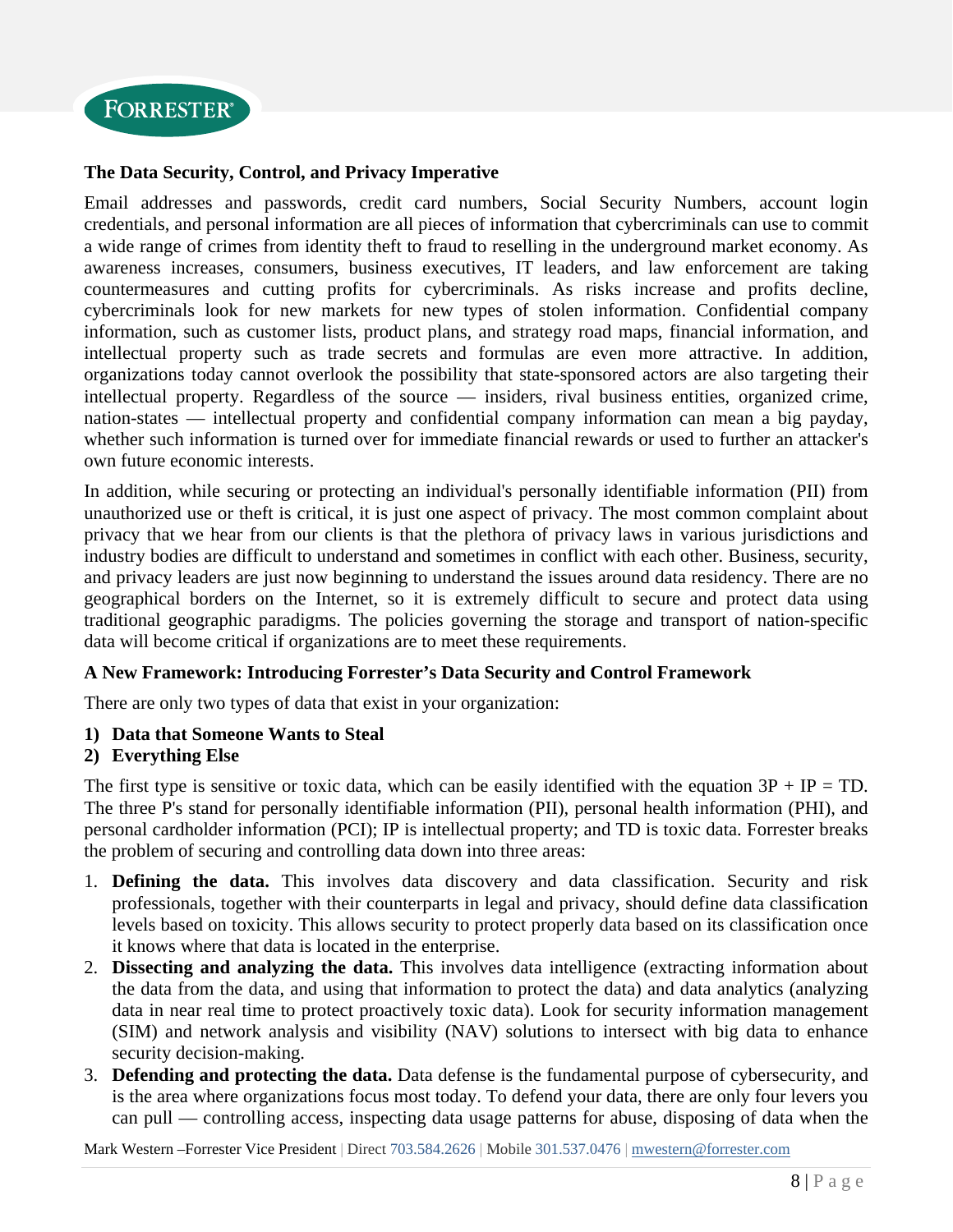

organization no longer needs it, or "killing" data via encryption to devalue it in the event that it is stolen.

Security professionals apply most controls at the very edges of the network. However, if attackers penetrate your perimeter, they will have full and unrestricted access to your data — and thanks to big data, it will all be in one place. By placing controls as close as possible to the data store and the data itself, you can create a more effective line of defense.

#### **Measuring the Effectiveness of Data Privacy Programs**

The emotional aspect makes it difficult to evaluate privacy concern: Directly asking about a privacy issue may result in an emotional and biased response. This effect may be partly responsible for the dramatic privacy concern ratings coming from recent surveys — ratings that often seem to be at odds with user behavior. Managing inconsistent requirements across a global enterprise is nothing new; CISOs are quite familiar with it, but that does not make it simple. It is important to understand that privacy protection, which can often seem abstract and inconsistent, consists of identifiable information assets, repeatable processes, and specific security controls. Once an organization identifies information assets, processes, and controls, it becomes easier to measure the state of privacy in the enterprise.

Forrester organizes security metrics into three categories: readiness, response, and recovery. There are eight widely accepted principles of privacy. Two organizations, the Organization for Economic Cooperation and Development (OECD) and The United States Department of Health, Education, and Welfare (now the Department of Education and the Department of Health and Human Services), identified the need for a system- and network wide approach to address the need for privacy. The OECD Privacy Guidelines released in 1980 apply to any personal data that is in the public or private sector where the nature of the intended use presents a potential "danger to the privacy of individual liberties." We can use this same framework in conjunction with the eight principles of privacy to create a twodimensional matrix to measure the state of privacy in the organization. We refer to this as Forrester's Privacy Metrics Framework, and the types of metrics (readiness, response, and recovery) organizations should develop are outlined below:

- **Accountability.** Regulators and customers demand the ability to audit privacy compliance. Management should support these audits. Capture the outcome of periodic privacy audits and the level to which the audits enforce accountability for the safe collection, access, and disposition of the private information. Look for trends in the audit data to determine if your privacy program is continuously improving that state of privacy management in your organization.
- **Collection.** Organizations should limit the amount and type of personal data that they collect and ensure that they obtain it by lawful and fair means. Record the number of times that the organization collected information that exceeded the stated need for the information and track the disposition of this information.
- Data quality. Personal data should be correct, complete, and relevant to the organization's needs. Perform periodic audits of collected information to determine the level of quality. This could include the number of times the organization collected information without getting prior consent, informing the individual what they intended to use the information for, or telling the individual for how long they intended to keep the information.
- **Openness.** Regulators and customers demand that firms explain how they handle PII. Measure the frequency with which the company informs individuals on the type of information held, the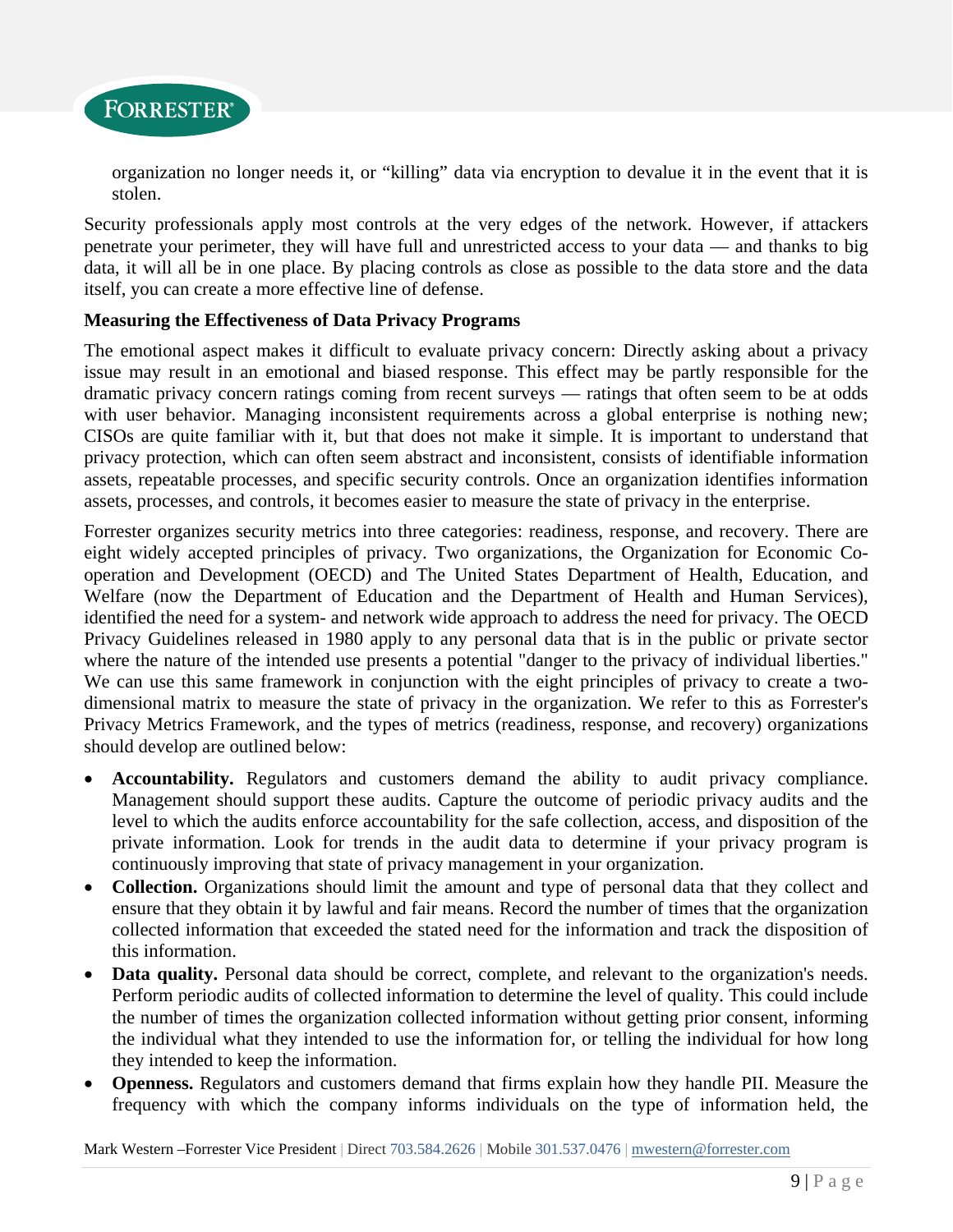

procedures they use to protect the sensitive information, and the individual's right to see the information.

- **Participation.** Employees and customers should understand what information a company holds about them and how it manages this information. Measure the time it takes to answer an individual's request for information, including copies of and corrections to the information.
- **Purpose.** When companies collect data, they should be upfront regarding how they will use it. Measure the accuracy, completeness, and currency of personal data held by the organization. Information captured should include data such as the date of most recent verification activity and the percentage of data found to be accurate, complete, and current during most recent verification activity.
- **Security safeguards.** Organizations should protect personal data against unauthorized access, destruction, use, modification, and disclosure. Measure the distribution of times the organization did or did not dispose of personal data in a secure manner after the end of the stated usage time interval.
- **Use limitation.** Organizations should not use personal data for any purpose other than the uses the law allows or ethics require. Measure the number of times that the organization put personal data to a new use without first obtaining the individual's approval.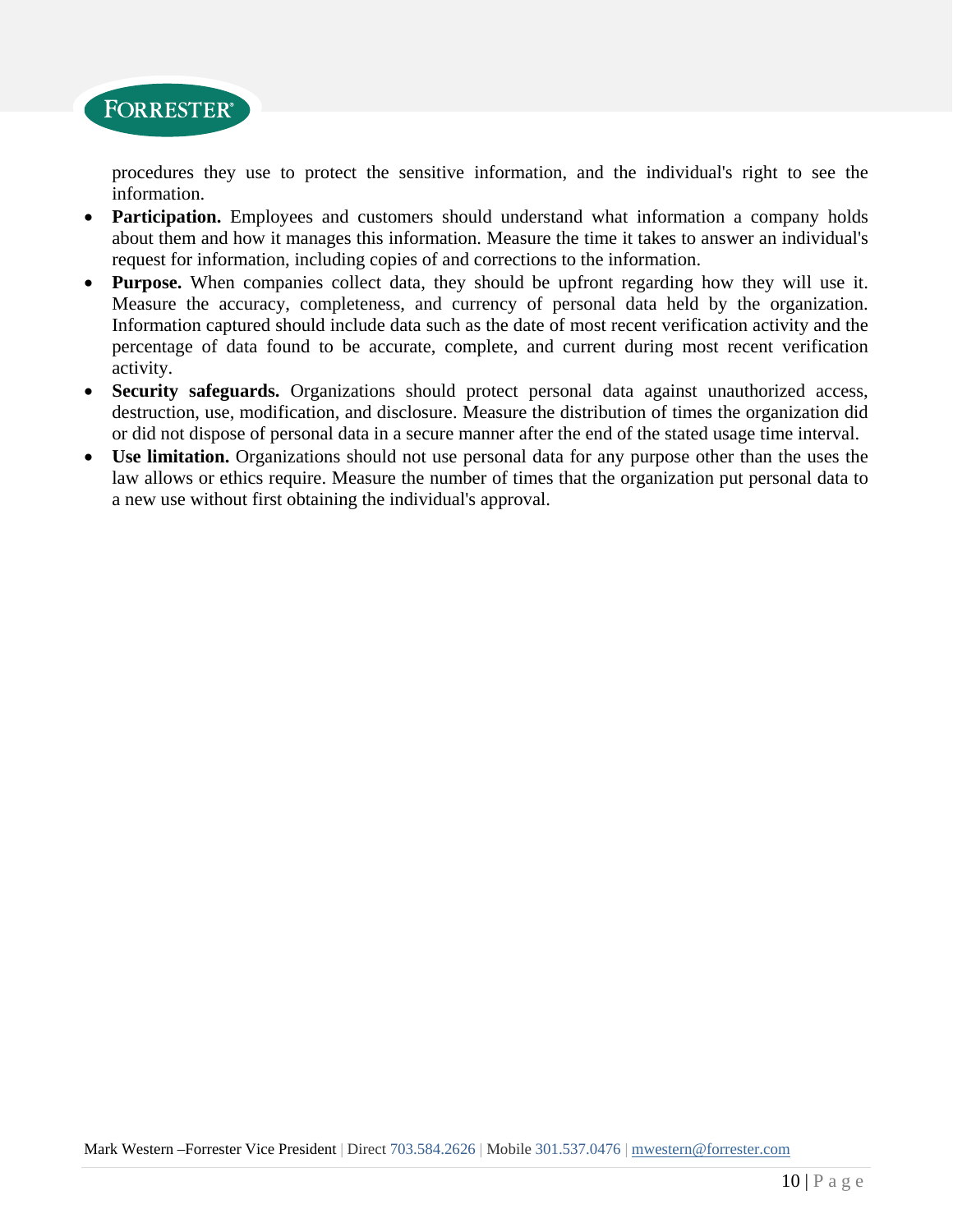

## **Appendix A: Relevant Forrester Research**

#### **Kindervag, J. and Holland, R. (November 9, 2011).** *Planning For Failure.*

It's not a question of if — but when — your organization will experience a serious security breach. Cybercriminals are using more sophisticated and targeted attacks to steal everything from valuable intellectual property to the sensitive personal and financial information of your customers, partners, and employees. Their motivations run the gamut from financial to political to retaliatory. With enough time and money, they can breach the security defenses of even the largest enterprises. You can't stop every cyberattack. However, your key stakeholders, clients, and other observers do expect you to take reasonable measures to prevent breaches in the first place, and when that fails, to respond quickly and appropriately. A poorly contained breach and botched response have the potential to cost you millions in lost business and opportunity, ruin your reputation, and perhaps even drive you out of business.

#### **Holland, R. (January 12, 2012).** *The CISO's Guide To Virtualization Security.*

In today's data centers, IT often virtualizes new applications and workloads by default. Virtualization is the norm; deploying a physical server is the exception. The technology is mature and enterprise adoption is high, yet information security does not have a significant focus on virtual security. Given the converged nature of virtual environments, security incidents can result in significant damage; therefore, it is critical that security professionals redouble their efforts and make securing their virtual infrastructure a priority. This guide describes the security challenges within virtualized environments and shows how to apply the concepts of Forrester's Zero Trust Model of information security to secure the virtual environment effectively.

#### *Operations.* **Ferrara, E. (December 6, 2012).** *Measure The Effectiveness Of Your Security Architecture And*

Information security programs have struggled with legitimacy with senior leaders for a long time. There are many reasons for this, but they all can be traced back to the historical inability of chief information security officers (CISOs) to explain the business impact of information security, the risks facing the organization in business terms, and the business value of the information security organization. Senior leaders ask CISOs three questions: 1) Are we any more secure this year as compared to last year? 2) are we spending the right amount on information security? and 3) do we have the right people on the security team? If you have the right metrics, answering these questions is easy. This report proposes a practical set of information security metrics to address these questions as well as demonstrate information security effectiveness. Forrester designed this report to help you develop an information security metrics program that highlights information security's business and operational value.

#### **Kindervag, J. (July 12, 2012).** *Control And Protect Sensitive Information In The Era Of Big Data.*

This report outlines the future look of Forrester's solution for security and risk (S&R) executives seeking to develop a holistic strategy to protect and manage sensitive data. In the never-ending race to stay ahead of the competition, companies are developing advanced capabilities to store, process, and analyze vast amounts of data from social networks, sensors, IT systems, and other sources to improve business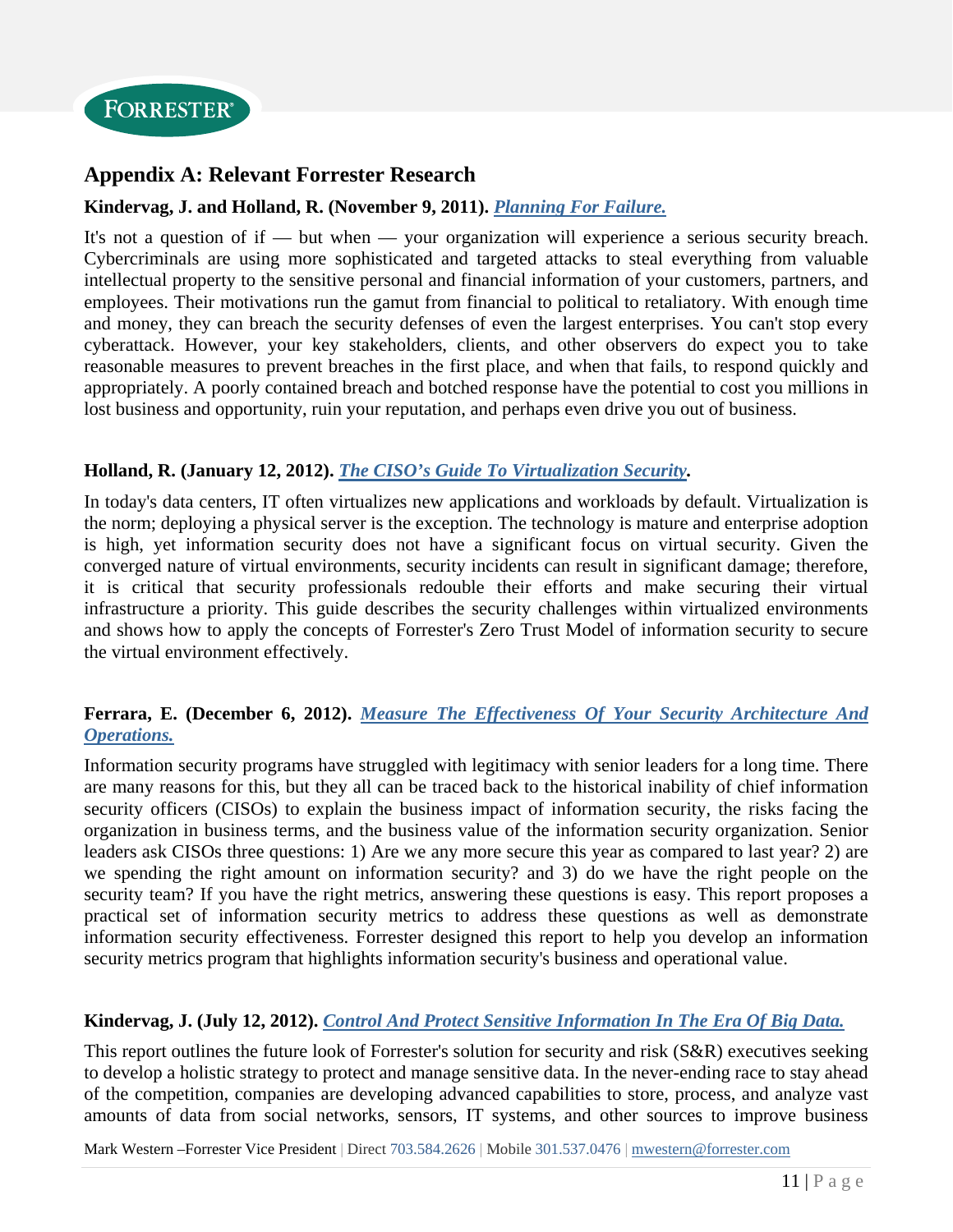

intelligence and decisioning capabilities. "Big data processing" refers to the tools and techniques that handle the extreme data volumes and velocities and wide variety of data formats resulting from implementing these capabilities. As organizations aggregate more and more data, they need to be aware that much of it could be financial, personal, and other types of sensitive data that are subject to global laws and regulations. S&R professionals need to be aware of the security issues surrounding big data so they can take an active role early in these initiatives. This report will help S&R pros understand how to control and properly protect sensitive information in the era of big data.

#### **Shey, H. and Kindervag, J. (November 1, 2012).** *Simplify Cybersecurity With PCI.*

US federal law, specifically the Federal Information Security Management Act (FISMA), requires US federal government agencies to adhere to National Institute of Standards and Technology (NIST) security standards and guidelines (specifically NIST 800-53). That's easier said than done. NIST 800-53 leaves a lot of room for interpretation, and many security and risk (S&R) pros in government turn to other standards such as the ISO 27000 family or the US Department of Defense's Information Assurance Certification and Accreditation Process (DIACAP) standard to find the specifics they need. However, neither standard fits the bill for a civilian agency, as ISO can be too high-level while the DoD standard is overkill. Forrester contends that the Payment Card Industry (PCI) data security standard (PCI DSS) holds promise as an additional baseline that can augment NIST 800-53. In this report, we map NIST 800-53 to PCI to provide prescriptive guidance for meeting NIST 800-53 requirements

#### **Shey, H. and Kindervag, J. (August 9, 2012).** *Dissect Data To Gain Actionable INTEL.*

Forrester segments the problem of securing and controlling data into three areas: 1) defining the data; 2) dissecting and analyzing the data; and 3) defending and protecting the data. We refer to this as our Data Security And Control Framework. In this report, we offer more vision and detail for dissecting and analyzing data. Business executives demand data for decision-making. Security professionals want situational awareness. Security information management (SIM) tools are seen as a solution to fulfill both needs, but today's reality is that SIM creates more fog than clarity, doing little more than providing compliance reporting. Big data and network analysis and visibility (NAV) tools for security analytics will provide the necessary additional ingredients to overhaul SIM and move it from merely compliance reporting to providing situational awareness for both the business and IT security. This security analytics will provide "INTEL," a term we've coined that stands for "information, notification, threats, evaluation, and leadership." The intersection of big data, data warehousing, NAV tools, and business intelligence will be necessary to help stop not just network intrusions but also the exfiltration of data from organizations.

#### **Kindervag, J. (November 15, 2012).** *No More Chewy Centers: Introducing The Zero Trust Model Of Information Security.*

There's an old saying in information security: "We want our network to be like an M&M, with a hard crunchy outside and a soft chewy center." For a generation of information security professionals, this was the motto we grew up with. It was a motto based on trust and the assumption that malicious individuals wouldn't get past the "hard crunchy outside." In today's new threat landscape, this is no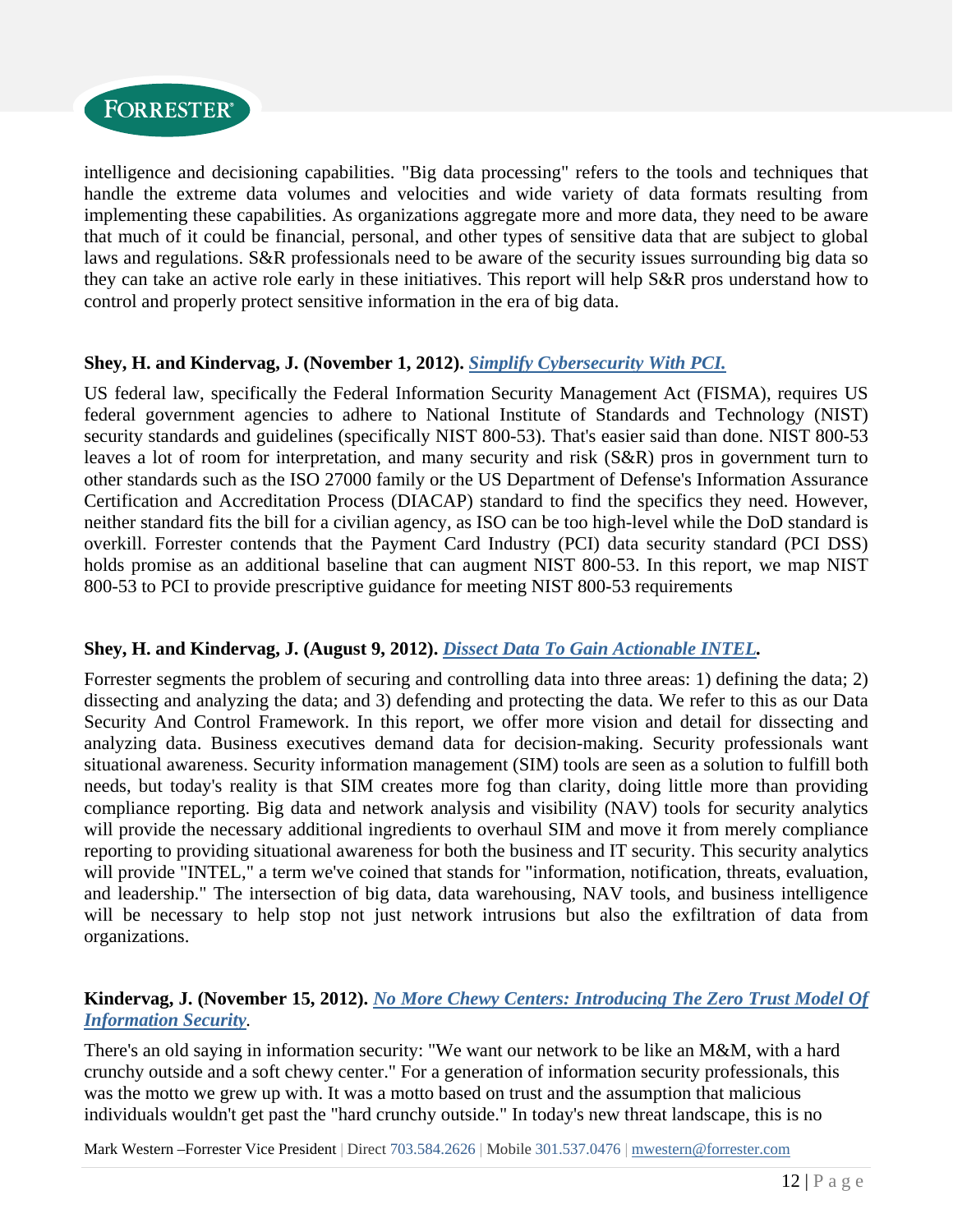

longer an effective way of enforcing security. Once an attacker gets past the shell, he has access to all the resources in our network. We've built strong perimeters, but well-organized cybercriminals have recruited insiders and developed new attack methods that easily pierce our current security protections. To confront these new threats, information security professionals must eliminate the soft chewy center by making security ubiquitous throughout the network, not just at the perimeter. To help security professionals do this effectively, Forrester has developed a new model for information security, called Zero Trust. This report will explain the vision and introduce the necessity and key concepts of the Zero Trust Model to security and risk (S&R) leaders responsible for their organization's security architecture and operations.

#### **Kindervag, J. (November 15, 2012).** *Build Security Into Your Network's DNA: The Zero Trust Network Architecture.*

One of our goals with Zero Trust is to optimize the security architectures and technologies for future flexibility. As we move toward a data-centric world with shifting threats and perimeters, we look at new network designs that integrate connectivity, transport, and security around potentially toxic data. We call this "designing from the inside out." If we begin to do all those things together we can have a much more strategic infrastructure. If we look at everything from a data-centric perspective, we can design networks from the inside out and make them more efficient, more elegant, simpler, and more costeffective. We designed this report so that security and risk (S&R) leaders can apply concepts of the Zero Trust Model to develop their security architecture and operations strategy.

#### **Ferrara, E. (January 10, 2013).** *Measure The Effectiveness of Your Data Privacy Program.*

Privacy is one of the most important and emotional issues in information security. Privacy, or the lack thereof, affects a company's management, employees, and most importantly, customers. With the rise of social networking and the use of the Web for banking, insurance, and medical enrollments, more and more of a person's life is online. We all know this, but security and risk (S&R) professionals have the responsibility to make sure that the applications that manage this information also keep it private. At the same time, politicians around the world have taken on privacy as an important issue for their constituents and have passed myriad laws to protect an individual's privacy. This report proposes a practical set of information security metrics to measure privacy compliance and demonstrate the effectiveness of the privacy program. Forrester designed this report to help you, the S&R leader, develop an information security metrics program that highlights the importance of privacy to management, employees, and customers.

#### **Shey, H. and Kindervag, J. (January 15, 2013).** *Know Your Data To Create Actionable Policy***.**

Data defense is the fundamental purpose of information security. To defend your data, there are only four levers you can pull — controlling access, inspecting data usage patterns for abuse, disposing of data when the organization no longer needs it, or killing data to devalue it in the event that it is stolen. Policy addresses when and how much to pull the levers. Too often, organizations create data policies without a clear understanding of feasibility and purpose within their business because they themselves are in the dark about their data — from what data they have to where it resides. As a result, many data security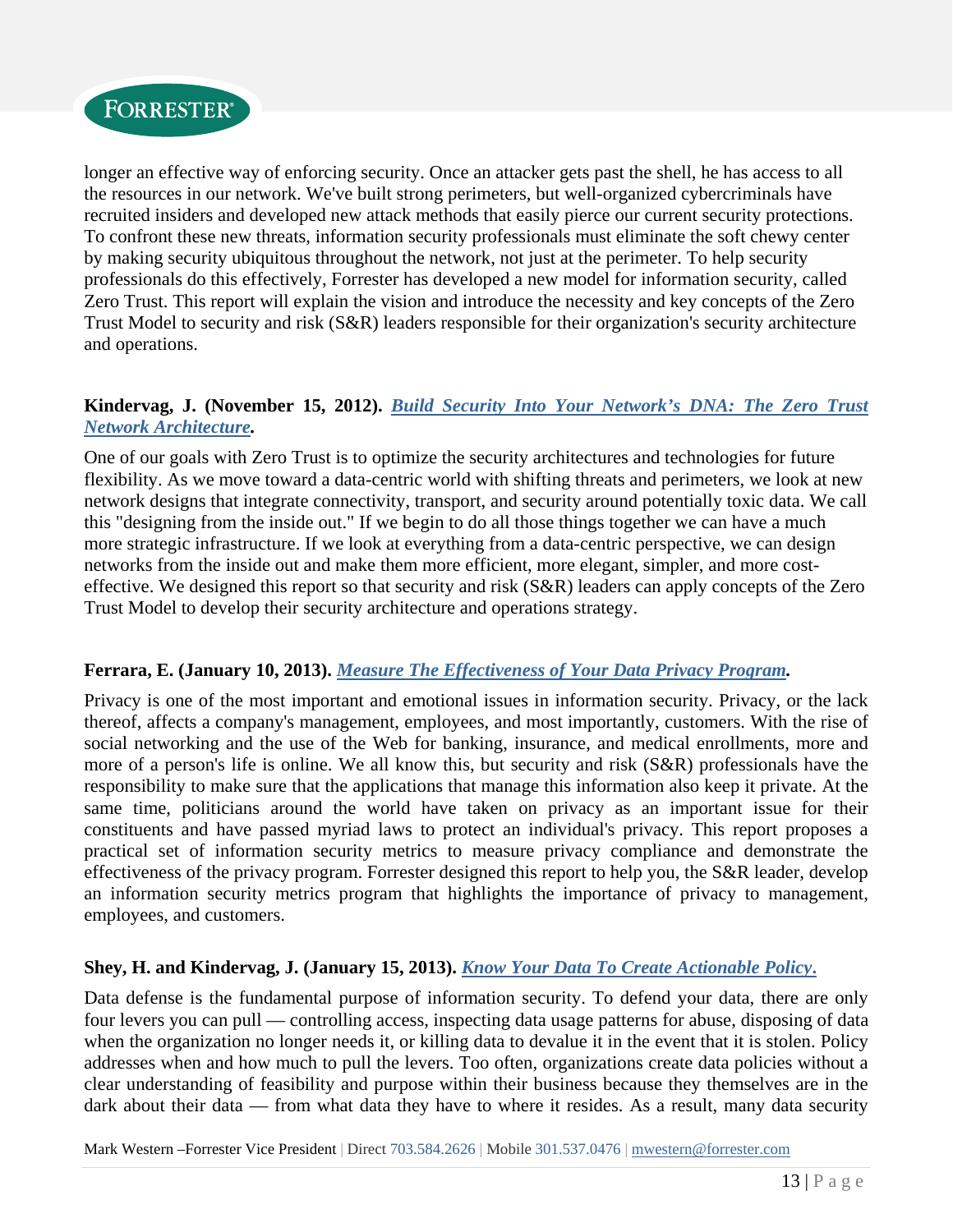

policies are ineffective and can even hinder business processes. Data classification via traditional frameworks such as Bell-LaPadula and Biba can be too academic in nature and not enforceable in the modern world of big data and advanced threats. In today's evolving data economy, data identity is the missing link that security and risk (S&R) leaders must define in order to create actionable data security and control policy. We designed this report to help S&R leaders develop effective policies using our Data Security Control And Control Framework as a guideline.

#### **Holland, R. (January 15, 2013).** *Five Steps To Build An Effective Threat Intelligence Capability.*

Against today's mutating threat landscape and sophisticated cybercriminals, security and risk (S&R) professionals are outgunned and outmatched. The traditional strategy of waiting for an alert and then responding to a compromise is futile against 21st century threat actors. Delayed responses when cybercriminals have already begun exfiltrating intellectual property aren't acceptable. Something must change, and S&R professionals must proactively defend their networks and data. In this report, we draw from the principles of military intelligence and guide S&R pros through a five-step process to build and leverage threat intelligence capabilities.

#### **Shey, H. and Kindervag, J. (April 5, 2013).** *Strategy Deep Dive: Define Your Data.*

Defining data via data discovery and classification is an often overlooked, yet critical, component of data security and control. Security and risk (S&R) pros can't expect to adequately protect data if they don't have knowledge about what data exists, where it resides, its value to the organization, and who can use it. Data classification also helps to create data identity (data-ID), the missing link for creating actionable data security and control policies. Yet, organizations that attempt to classify their data are thwarted by their own efforts with overly complex classification schemes and haphazard approaches. As a result, many see data discovery and classification as a Sisyphean task. This report aims to help S&R pros rethink and simplify their strategy to define their data.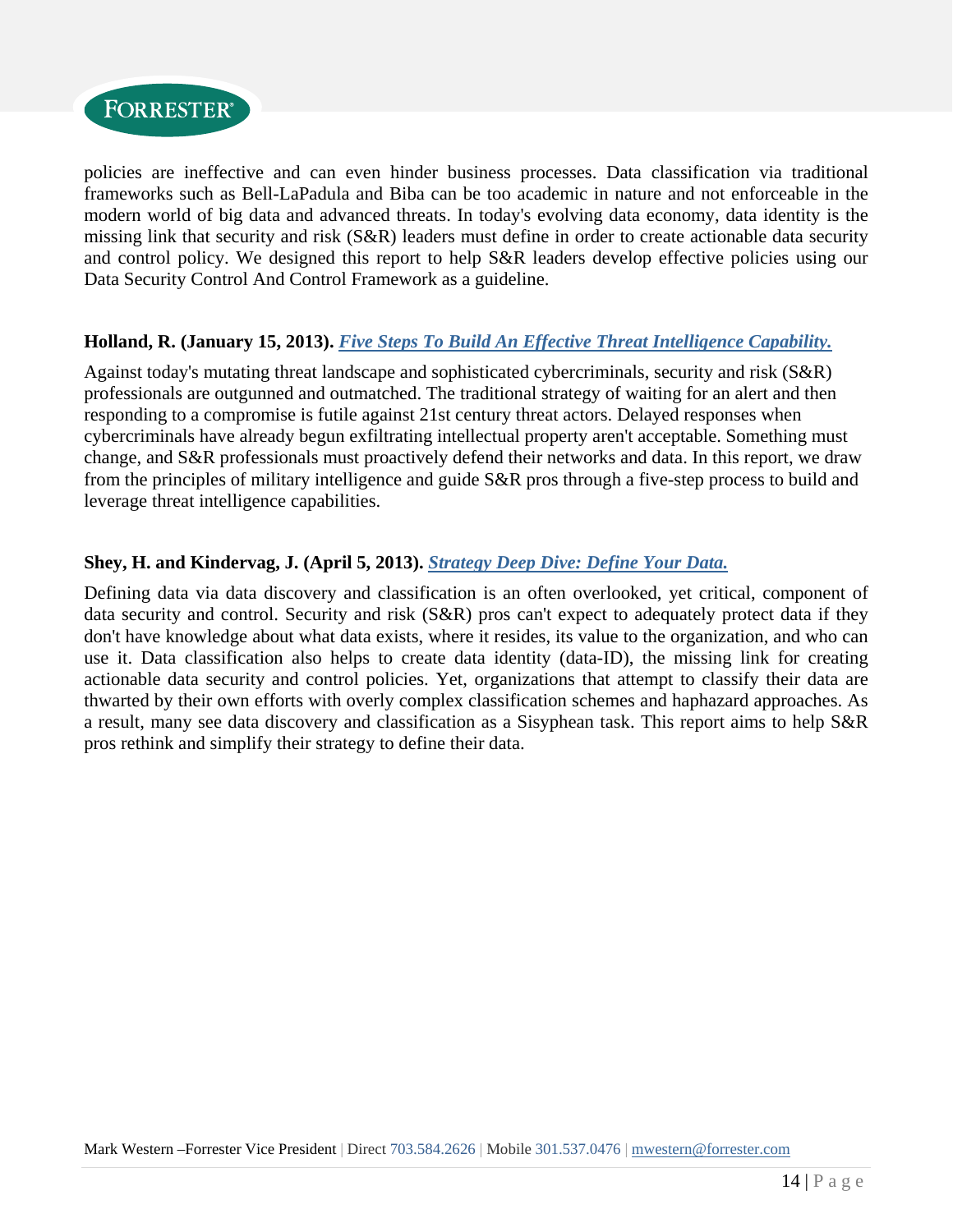

## **Appendix B: Relevant Team Biographies**



*John Kindervag* 

PRINCIPAL ANALYST SERVING **SECURITY & RISK PROFESSIONALS** 

John serves Security & Risk Professionals. He is a leading expert on wireless security, network security, security information management, and PCI data security. John leads research efforts for Forrester's Data Security And Privacy and Security Architecture and Operations playbooks.

#### **Previous Work Experience**

John is a 25-year veteran of the high-tech world. He holds numerous industry certifications, including CISSP, CEH, QSA, and CCNA. Prior to joining Forrester, John was the senior security architect with security consultancy Vigilar, and he started the security practice for a Cisco Gold VAR, Flair Data Systems, where he was a principal security consultant. He has particular expertise in the areas of wireless security, intrusion detection and prevention, and voice over IP hacking. He has been interviewed and published in numerous magazines, including Hospitality Technology Magazine, SecurityFocus.com, and Techtarget.com. John has spoken at many security conferences and events, including ToorCon, ShmoCon, and InfoSec World.

#### **Education**

John has a Bachelor of Arts degree in communications from the University of Iowa.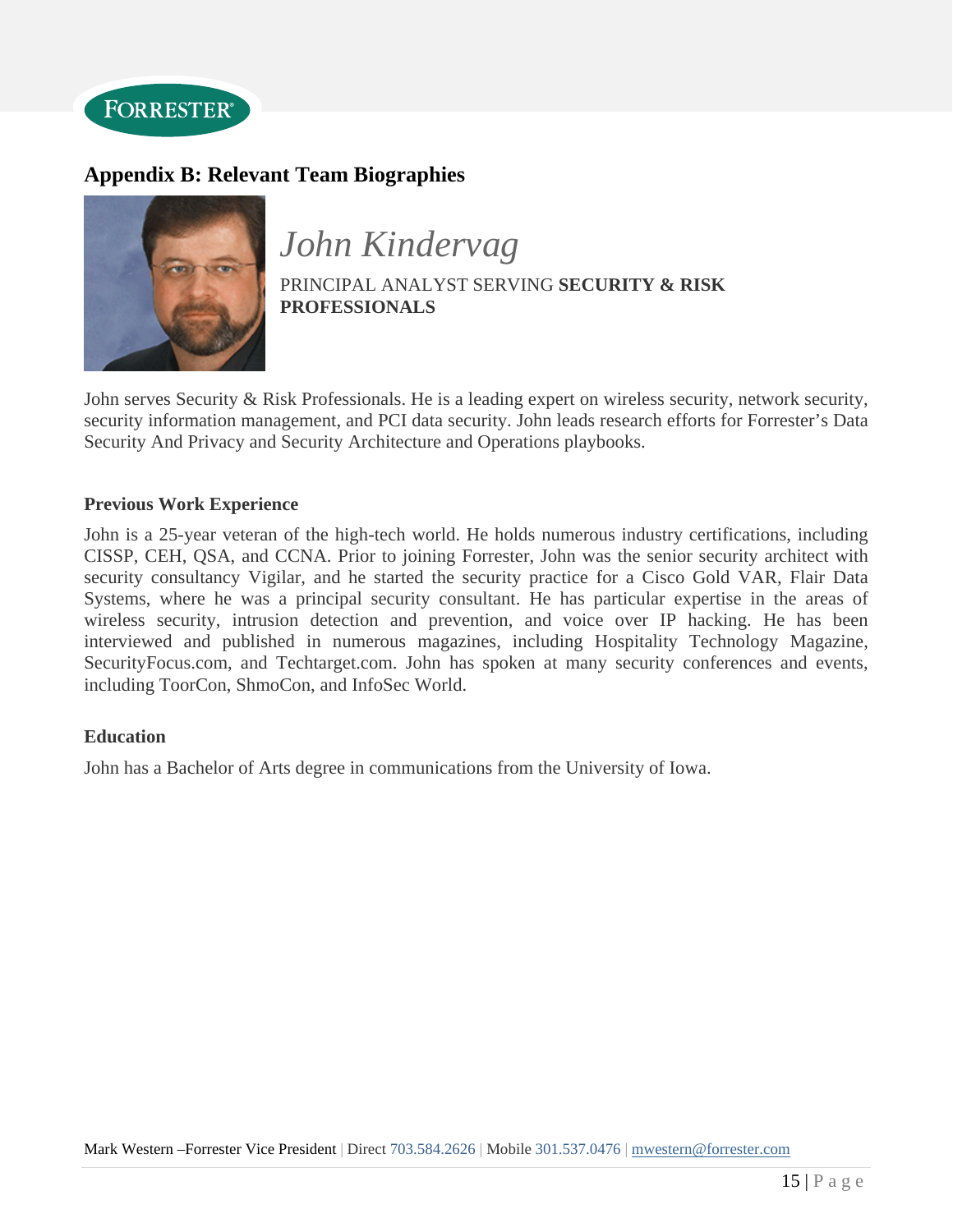



# *Ed Ferrara*  PRINCIPAL ANALYST SERVING **SECURITY & RISK PROFESSIONALS**

Ed serves Security & Risk Professionals, leading Forrester's coverage of security metrics, security program effectiveness, security awareness, and enterprise security information architecture. Ed's research builds on his work as a highly experienced in-program manager for the design and delivery of secure information technology solutions, including strategy, process, applications, and infrastructure. He has consulted with Fortune 50 companies in the area of solution determination based on understanding the needs and the skills required to create a successful security posture for large complex organizations.

#### **Previous Work Experience**

Before coming to Forrester, Ed's background was in information security consulting, leading a global information security practice for financial services, commercial, and chemical clients. Ed is an expert in the design and delivery of secure, cost-effective, high-performance information security solutions, methodology, and standards to address complex business and security problems. Ed holds a US patent in the area of software development, specifically in the area of software requirements traceability using UML and software patterns to align business requirements with IT implementation. He has successfully developed and implemented technology and organizational change programs globally for Fortune 100 companies. Ed has strong program and project management skills, as well as, demonstrated competence in multidivision matrix management, technical management, relationship building, and projecting influence at the C-level.

#### **Education**

Ed holds two master's degrees, in education technology and computer science from the University of Delaware and information assurance (cum laude) from Norwich University, as well as a bachelor's degree in economics from Franklin & Marshall College. Ed holds the CISSP certification.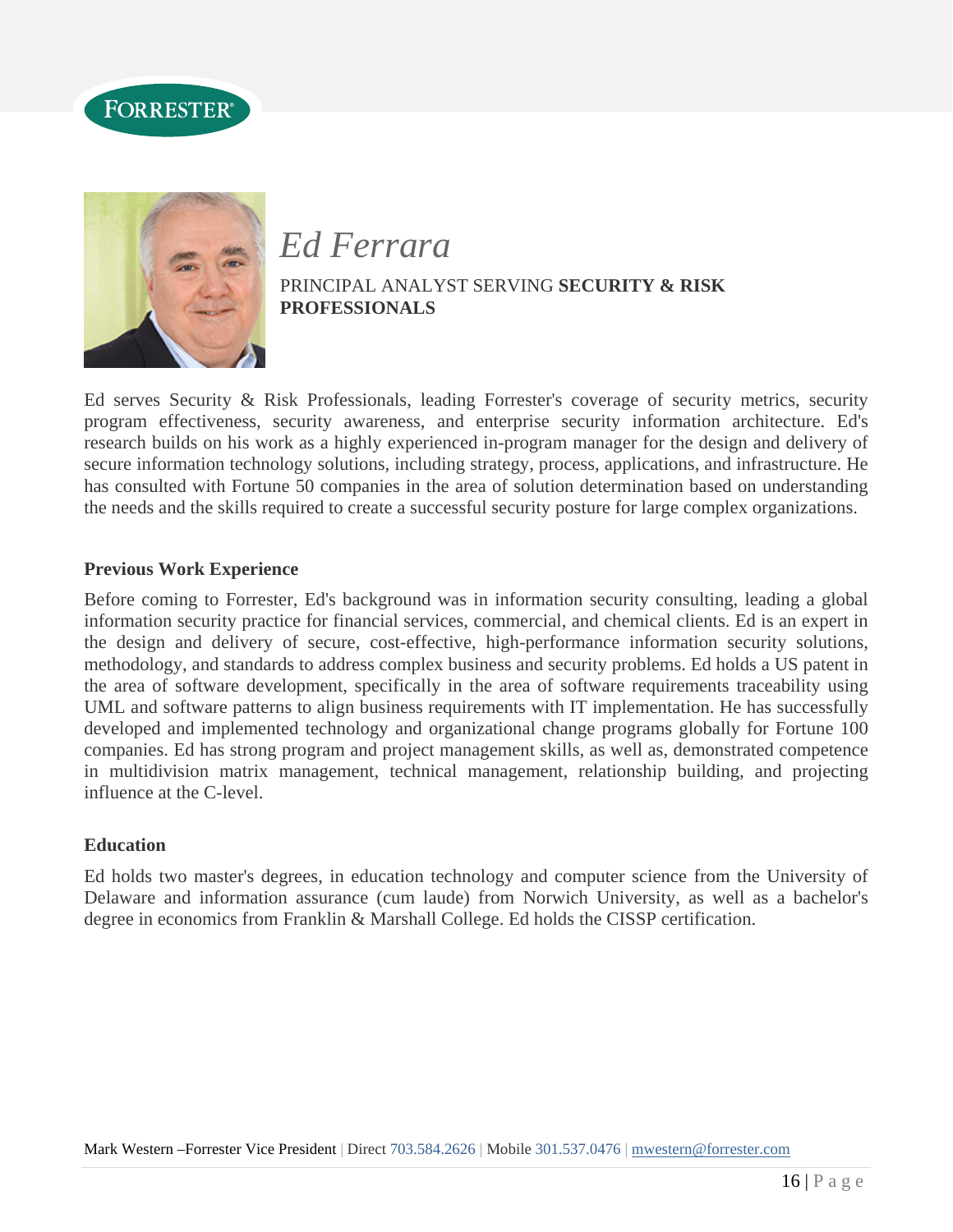



# *Rick Holland*  SENIOR ANALYST SERVING **SECURITY & RISK PROFESSIONALS**

Rick serves Security & Risk Professionals. He works with senior information security leadership providing strategic guidance on security architecture, security operations, and data privacy. His research focuses on incident response, threat intelligence, and email and web content security, as well as virtualization security. He is regularly quoted in the media and is a frequent guest lecturer at the University of Texas at Dallas.

#### **Previous Work Experience**

Prior to joining Forrester, Rick was a solutions engineer with a national information security reseller and service provider. He advised Fortune 500 clients on security strategy and architected enterprise security solutions. Before that, he worked in both higher education and the home building industry, where he focused on intrusion detection, incident handling, and forensics. Rick also served as an intelligence analyst in the US Army stationed in the US, Europe, and the Middle East.

#### **Education**

Rick holds a B.S. in business administration with an MIS concentration (cum laude) from the University of Texas at Dallas. Rick is also a Certified Information Systems Security Professional (CISSP), a Certified Information Systems Auditor (CISA), and a GIAC Certified Incident Handler (GCIH).